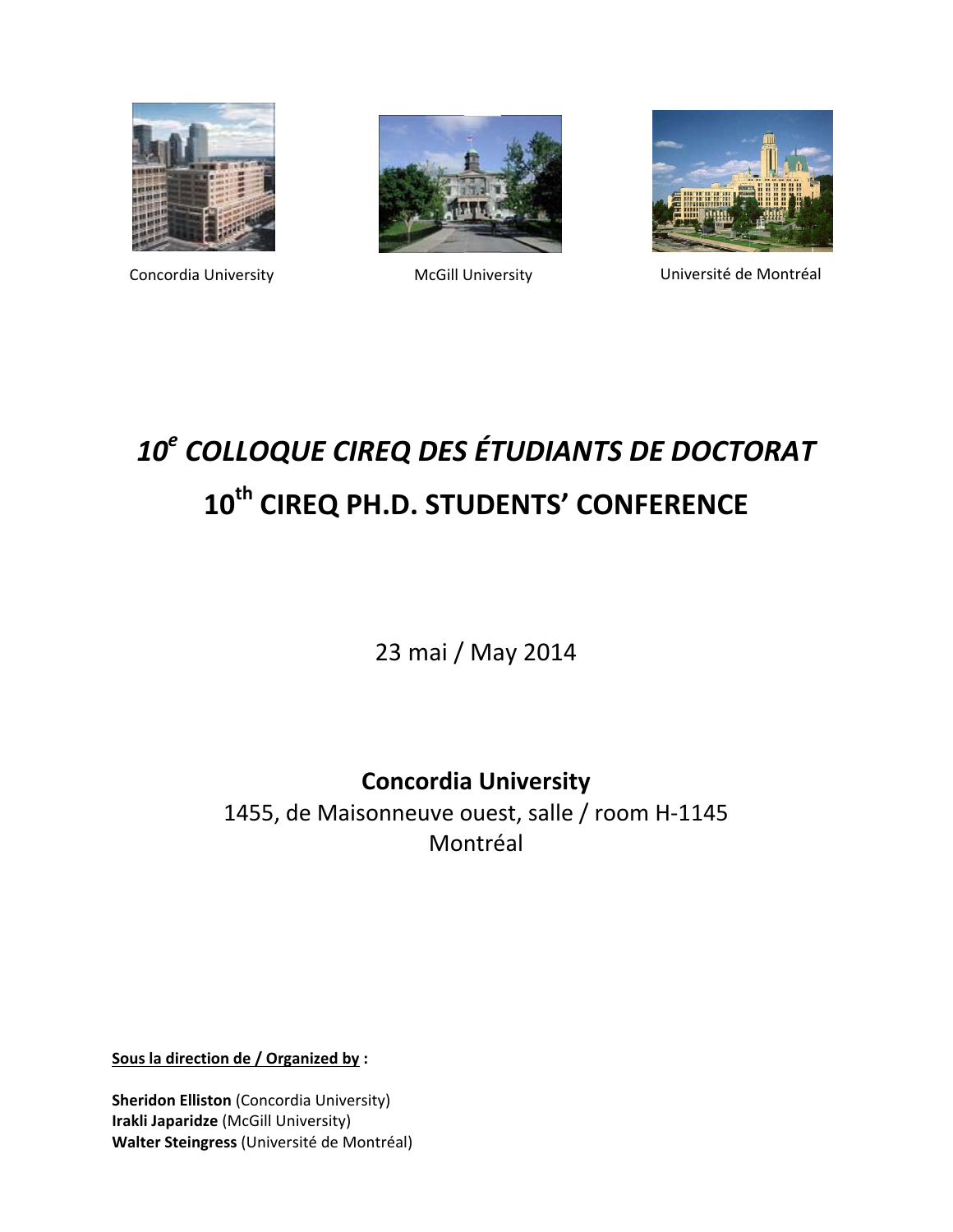## **PROGRAMME / PROGRAM**

- **8:00 ‐ 8:20 Inscription et petit‐déjeuner continental / Registration and continental breakfast**
- **8:20 ‐ 8:30 Mot de bienvenue / Welcome address H‐1145 : Prof. Paul Gomme** (Concordia University, CIREQ)

## **SÉANCES PARALLÈLES 1A / PARALLEL SESSIONS 1A Salle / Room H‐1145**

- **8:30 ‐ 8:55 Kiana BASIRI** (HEC Montréal) *Household Insolvency Options and the 2009 Bankruptcy Reform*
- **9:05 ‐ 9:30 Vincent TSOUNGUI BELINGA** (Université de Montréal) *The Effects of Government Spending under Accommodative Monetary Policy*
- **9:40 ‐ 10:05 Bilel SANHAJI** (Université d'Aix‐Marseille) *Testing for Nonlinearity in (Co)Variances*

## **SÉANCES PARALLÈLES 1B / PARALLEL SESSIONS 1B Salle / Room H‐1154**

- **8:30 – 8:55 Raeburn KAYWANA** (McGill University) *Technology Adoption as a Public Good? Experimental Evidence from Guyana*
- **9:05 – 9:30 Shadi EL RAMLI** (Concordia University) *Race of Shocks Leading to Great Recession*
- **9:40 – 10:05 Benjamin OGDEN** (Boston University) *The Imperfect Beliefs Voting Model : Social Groups, Communication, and Policy Formation*
- **10:10 ‐ 10:30 Pause / Break**

## **SÉANCES PARALLÈLES 2A / PARALLEL SESSIONS 2A Salle / Room H‐1145**

- **10:30 ‐ 10:55 Antoine Alex DJOGBENOU** (Université de Montréal) *Bootstrap Inference in Regressions with Estimated Factors and Serial Correlation*
- **11:05 ‐ 11:30 Mathieu MARCOUX** (University of Toronto) *Two‐Step Semi‐Parametric Estimation of Dynamic Discrete Choice Models : Comparison of Bias Reduction Techniques*
- **11:40 ‐ 12:05 Mohamed DOUKALI** (Université de Montréal) *Efficient Estimation Using Regularization*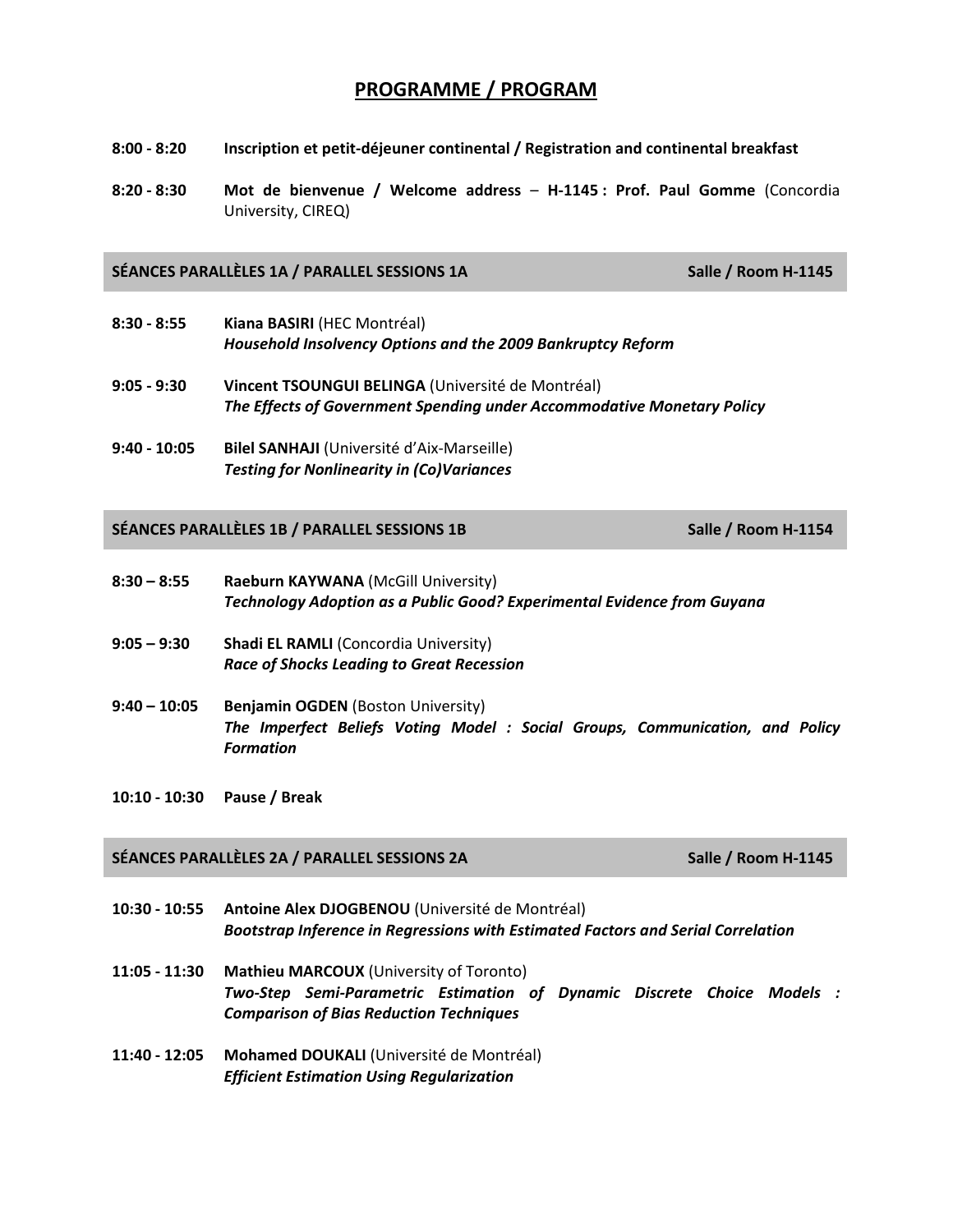**SÉANCES PARALLÈLES 2B / PARALLEL SESSIONS 2B Salle / Room H‐1154**

- **10:30 ‐ 10:55 William JOHNSON** (Boston University) *Economic Growth among a Network of Industries*
- **11:05 ‐ 11:30 Idrissa OUILI** (Université de Montréal) *A Tale of Two Cities : Settlement Disparities in School Achievement in Burkina Faso*
- **11:40 ‐ 12:05 Patrick ALEXANDER** (Queen's University) *Immersed in Education : Assessing the Effectiveness of Second Language Immersion Programs in Canada*
- **12:15 ‐ 12:40 Chi Man YIP** (McGill University) *Discrimination and Segregation : The Aboveground Victims of the Underground Bombing*
- *12:45 ‐ 14:30 Lunch et SÉANCE PLÉNIÈRE / PLENARY SESSION and Lunch Salle / Room H‐1145*
- **13:00 – 14:00 Roméo TÉDONGAP** (Stockholm School of Economics) *Asymmetries and Portfolio Choice*

## **SÉANCES PARALLÈLES 3A / PARALLEL SESSIONS 3A Salle / Room H‐1145**

- **14:30 ‐ 14:55 Shiny ZHANG** (University of Toronto) *The Allocation of Managerial Human Capital, Corporate Financing, and Firm Performance*
- **15:05 ‐ 15:30 Jacopo BIZZOTTO** (Boston University) *Social Learning among Heterogeneous Consumers*
- **15:40 ‐ 16:05 Uma KAPLAN** (Concordia University) *Identifying Collusion in English Auctions*

## **SÉANCES PARALLÈLES 3B / PARALLEL SESSIONS 3B Salle / Room H‐1154**

### *Séance spéciale / Special Session : GDRI*

- **14:30 ‐ 14:55 Mikel BEDAYO** (Université catholique de Louvain) *A Network Analysis of Firms' Credit Markets*
- **15:05 ‐ 15:30 Moussa Kébé FALL ELHADJI** (Université d'Aix‐Marseille) *China's Capital Inflow Measures : An Assessment from Goods' Pricing Strategies and the Forward Exchange Rate for the RMB*
- **15:40 ‐ 16:05 William GBOHOUI** (Université de Montréal) *On the Effects of Temporary Corporate Tax Changes*